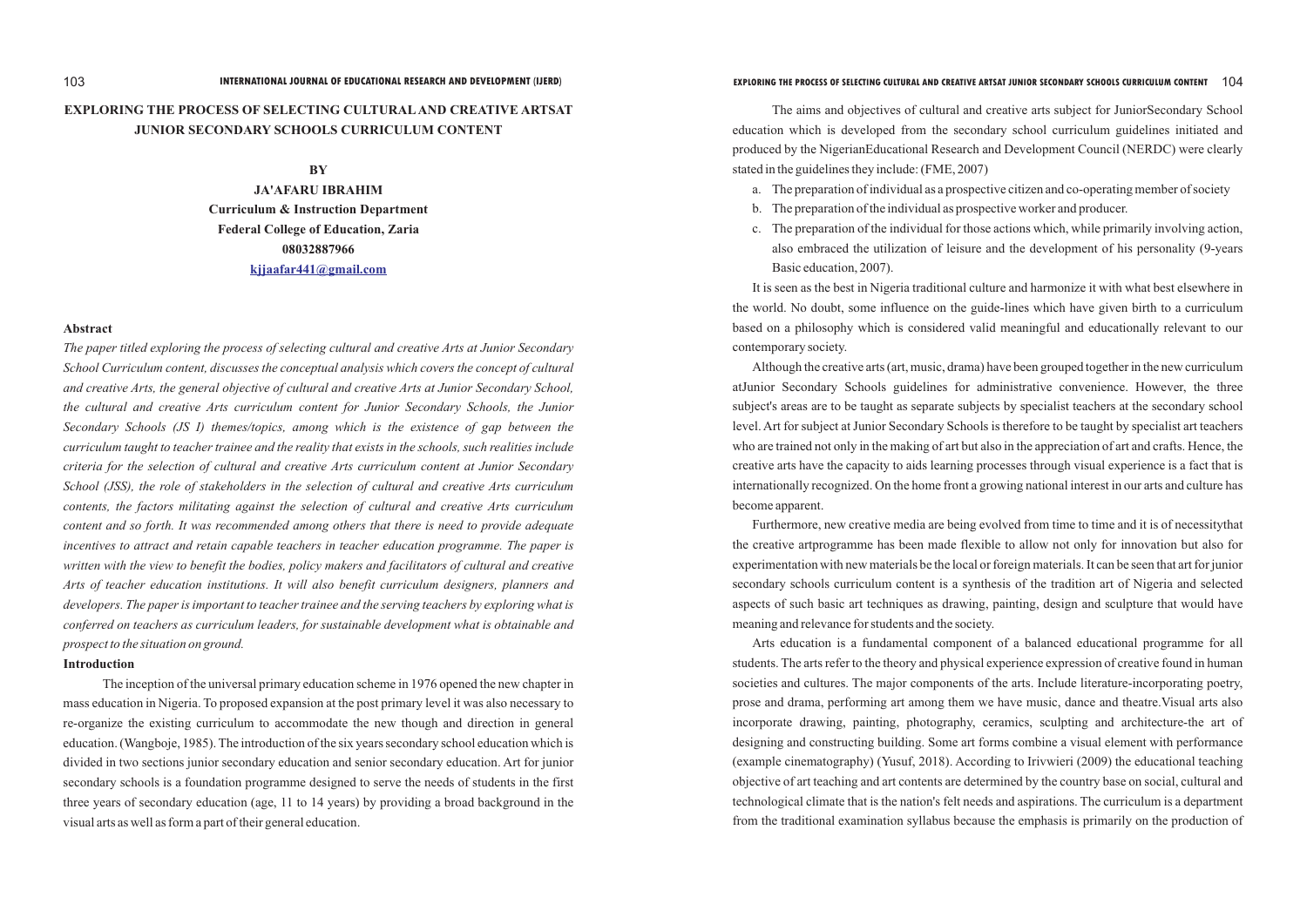student who would benefit from the study no matter their chooses of art career. It is seen that the curriculum of art programme consist of drawing, painting ceramics, art history and appreciation, craft basic design, graphics, textiles and sculpture. It is seen that the art subject have been part of the human experience throughout our life.

### The General Objectives of Cultural and Creative ArtsSubject at Junior Secondary School:

The following are outline of general objectives specifically stated in (Yusuf, 2018).

- 1. To provide opportunity for students to develop a language for expressing ideas, feelings, emotions and moods though a variety of art experiences (creative growth);
- 2. To provide opportunity for students to understand and appreciate works of arts;
- 3. To provide opportunity for students to learn the proper use of art tools equipment and materials;
- 4. To provide opportunity for students to gain knowledge and develop intellectually, physically and culturally through art;
- 5. To provide opportunity for students to have adequate skills in and competence for higher education in art;
- 6. To provide opportunity for students to develop interest in future vocation in art;
- 7. To provide opportunity for students to see the usefulness of art in other subject areas and the society.

### **The Cultural and Creative Arts Curriculum Contents for Junior Secondary Schools**

Cultural and creative artssubject for Junior Secondary Education Curriculum contents is an integration of drama, music and the visual arts which is primarily concerned with the rote of art and culture that can play in the education of the present and future generations as they search for meanings. The integrated approach is emphasized in order the produce artist that would understand and appreciate the interdisciplinary nature of the arts. However, the arts curriculum contents in consonance with the National Policy on Education at the secondary schools have the following objectives (Irivwieri, 2009:344).

However, the upper Basic Education Curriculum content is based on five broad themes/topics: (i) Fine art; (ii). Music; (iii). Local craft; (iv). Drama and (v). art and culture.

# The Junior Secondary School (JS one) themes/ topic are as follows:

It is seen that, cultural and creative artsas a subject in Junior Secondary School level should be taught in its own right as a school subject so that students develop their skill in the use and handling of materials and art media through which they express themselves in visual form and other activities in the subject. It can said that, art subject in Junior Secondary School is a processes where by the students be more parmiliar with practical aspects or use in other subject areas such as science, social science and subjects to have ability to draw and illustrate diagram accurately so that to help the students far more than what he may be able to describe in words. Particularly in Physics and Biology subjects which almost always ask to illustration student to draw and explain the diagram or during the experiment. However, even in higher levels of education like medicine, engineering, architecture and biological science have found art to be very useful in tackling some of their

problems.

It is seen that the art is a language of communication through which the students can talk about themselves, about the life of people around them. In addition, art is a language through which we can commutate or speak to other people irrespective of difference in a language or Nationality. Above all, art can be seen as processes of encourage experimentation which lead to discovered of how to use old thinks in a new ways or techniques to form something in a meaningful way. The curriculum is sub-divided into three parts:

- 1. Lower basic Education, comprising 1-3
- 2. Middle Basic Education, comprising 4-6
- such.

3. Upper Basic Education, Comprising 7-9 (former JSS 1-3) unlike what used to be practiced in the past, when there were options between fine Art-Art and Craft, Drama and Musics, the present curriculum content collate, all these into a single subject which has to be taught as

i- Understanding drama/theatre; ii- dramatists/playwrights; iii- drama construction; iv- drama production v- introduction to local craft; vi- designing; vii- modeling; viii- local materials utilization; ix- music in society; x- effective musical practice; xi- musical literacy; xii- art in society; xiii- art and culture in Nigeria.

The list of the themes/topics to be treated at Junior Secondary School (JS two) are as follows: (i) Elements and principles of Art/ Design; (ii) Acquisition of Art skills; (iii) Effective music practice; (iv) Understanding drama/theatre (v) Dramatists/playwrights; (vi) Drama construction (vii) Drama production

The list of the themes/topics to be treated at Junior Secondary School (JS three) are as follows: i-Understanding drama/theatre; ii- Art and society; iii- Acquisition of Art Skills; v- Response to Art; iv- Acquisition of marketing skills; and vii- designing.

Furthermore, the curriculum content of cultural and creative arts reflects depth appropriateness and inter-relatedness of the curricula contents. Also emerging issues which covered value orientation peace and dialoque, including human rights education family life, HIV and AIDS education, entrepreneurial skills among others.Were incorporated into the relevant contents of the new 9-year Basic Education Curriculum. In general, the curriculum content pays particular attention to the achievement of the Millennium Development Goals (MDGs) and Critical Element of National Economic Empowerment and Development Strategies (NEEDS) FME, 2007). **Criteria for the Selection of CulturalandCreativeArtsCurriculum Content at Junior Secondary Schools**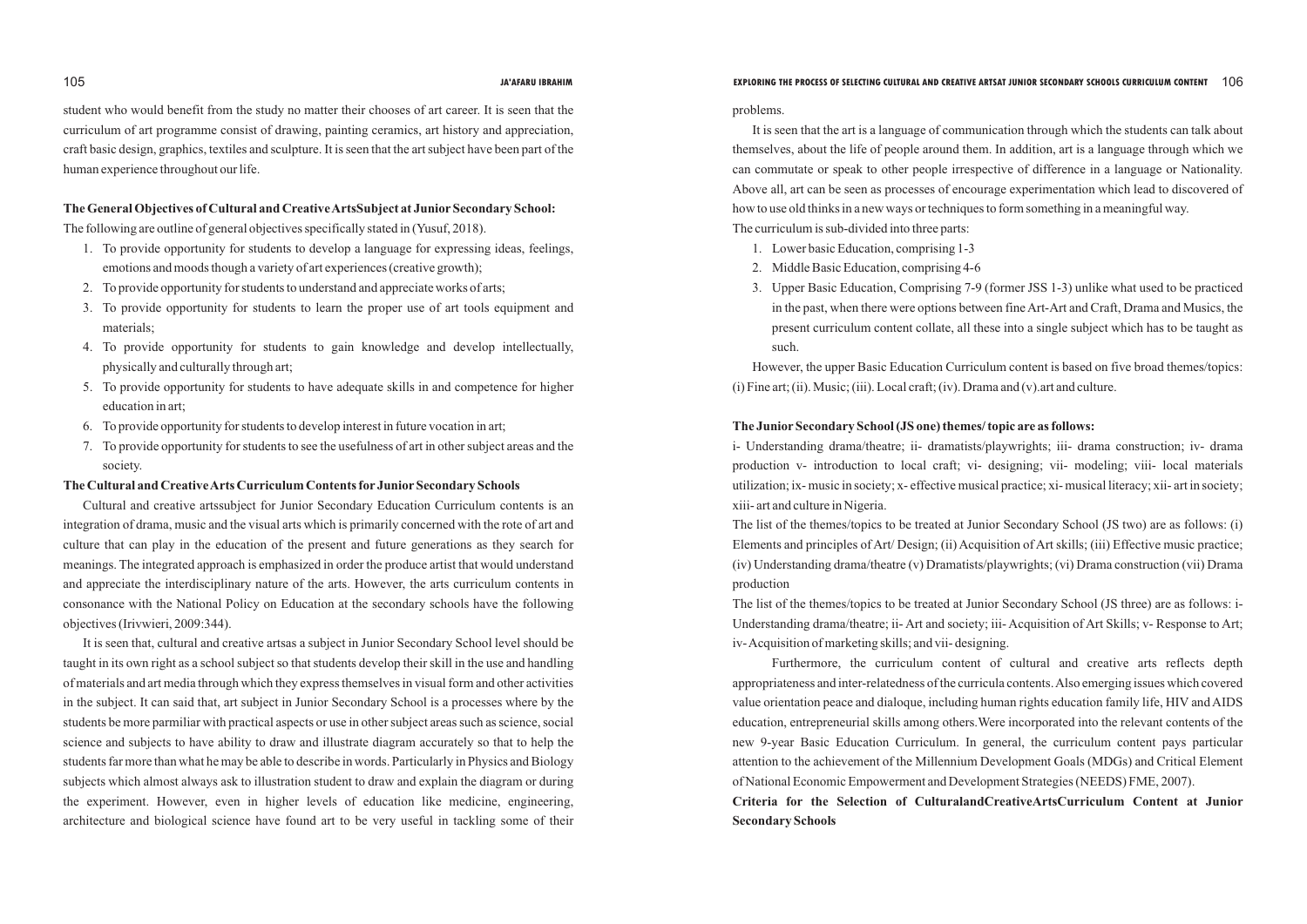There is the growing awareness among educators and curriculum experts that knowledge is increasing at a tremendous rate. The aspects of knowledge that ate inconsequential should be eliminated (Yusuf, 2018: 67). The following criteria that can be used in selecting contents of the arts curriculum junior schools are as follow:

- **a. Validity:** the art curriculum content in Junior Secondary School Students expected that for proper selection of content of the cultural and creative arts curriculum content. In addition, the curriculum contents of cultural and creative arts is considered valid if there is some link or connection between it and the objective it is supposed to serve. The content should promote or help the learners to achieve of intended learning outcome of specified objectives of education. It is seen that the arts curriculum content for junior secondary school to be made up of it most be current knowledge which is available in the field of study, so that to see the importance of this to the learners.
- **b. Significance:** the art curriculum content for Junior Secondary Schools must be considered significant to the learners and their society so as to contribute to the acquisition of essential knowledge, skills and values among others. This is necessary because the content of Junior Secondary School curriculum represent fundamental ideas, principles and generalizations interested in knowing whether what curriculum experts chosen will contribute to the learnings and make them understanding of a given subject matter. It can be seen that the curriculum experts are always have interest in knowing whether specified content is significant to the learners, society and organization field of knowledge.
- **c. Utility:** the art curriculum content for junior secondary school be based on basic of its usefulness. The subject matter should be needed in developing the ability to perform these activities in deemed useful; so as to make contribution to such abilities to satisfy the principles of utility. It can be said that the selection of art content should essentially be useful and functional. Example of our educational system preaches awareness of learners in citizenship education, health and religious activities among others.
- **d. Interest:** Another criteria of selection art curriculum content is interest of the learners. This is one of the strongest motivational factors in learning. If learners interests are not given consideration during the selection of content, there would be loss of a strong motivational force to learn and teaching-learning cannot take place. This because the range of studentsinterest is limited and the interests are frequently of a transitory in nature. It can be say that the interest of the students should be given priority when planning the new learning is being introduced in order to form an immediate bridge the gap between students and the curriculum. However, the criterion of interest should be applied with caution.
- **e. Learn Ability:** This is another criterion that concerned with selecting and

organizing content that is learnable by the students. The JSS content is likely to be easily learned when it is related to the learners previous knowledge or familiar experiences.Content should be made available in form of what the learn. If content is too complex for the learners to understand. It can be seen that the content of art subject for Junior Secondary School considered as defying the criterion of learnability.Inaddition, the important factor in learnerbility is the necessity to adjust curriculum content to the abilities of the learners.

**f. Feasibility:** This is another criterion of selecting art curriculum content for Junior Secondary Schools. The Curriculum expert need to considered and answer the questions as follows: can the contents selected be possible to be taught within available time to teach?arethe teaching resources is available? can the content be taught by the present teaching force i.e. qualified and enough man power to carry out the lesson; can the content be taught within the prevailing political climate in the society? It is a known fact that some contents in the arts subject have potential for relating readily to content from other subject areas. Content that has potential of crossing subject lines usually facilitates reinforcement of learning. This is because; the learner is reminded of his or her previous

content with it in other situation (Yusuf, 2018:106).

# **The Role of Stakeholders in the selection of CulturalandCreativeArtsCurriculum Content**

Nigeria's educational goals have been spelt out for Secondary Education in the National Policy on Education in term of relevance to needs of the individuals and society (FRN, 2013). The content of Junior Secondary school must assume responsibility for fulfilling the role of the stakeholders to enable and encourage learners to engage in the process of the arts throughout their lives. In addition stakeholders must work collaboratively, in a climate of mutual respect and interdependence. According to Arts Education Foundation (2007) and Owalabi (2012), the roles played by the stakeholders as follow are the community; the education system; parent; school based administrators; the teachers; and students.

The Following Discussion will highlight on who does what in Selection of Curriculum Content of Cultural and Creative Arts

**1. The community** offersopportunities that allow students to construct meaning, communicate in public contexts and access a wealth of knowledge learning in cultural and creative arts in Junior Secondary School begins naturally and informally with parents and other adults in the society and pear group in the society and continues beyong the Junior Secondary School and after formal education. The nature of art curriculum content and arts classrooms enhance student learning by making connection to art learning experiences in the community (Yusuf, 2018). However, it is seen that the school and community must work together to enhance student learning in creating a variety of opportunities for the students and community so as to participate in the school. Therefore the society has to valving and

### 107 **JA'AFARU IBRAHIM EXPLORING THE PROCESS OF SELECTING CULTURAL AND CREATIVE ARTSAT JUNIOR SECONDARY SCHOOLS CURRICULUM CONTENT** 108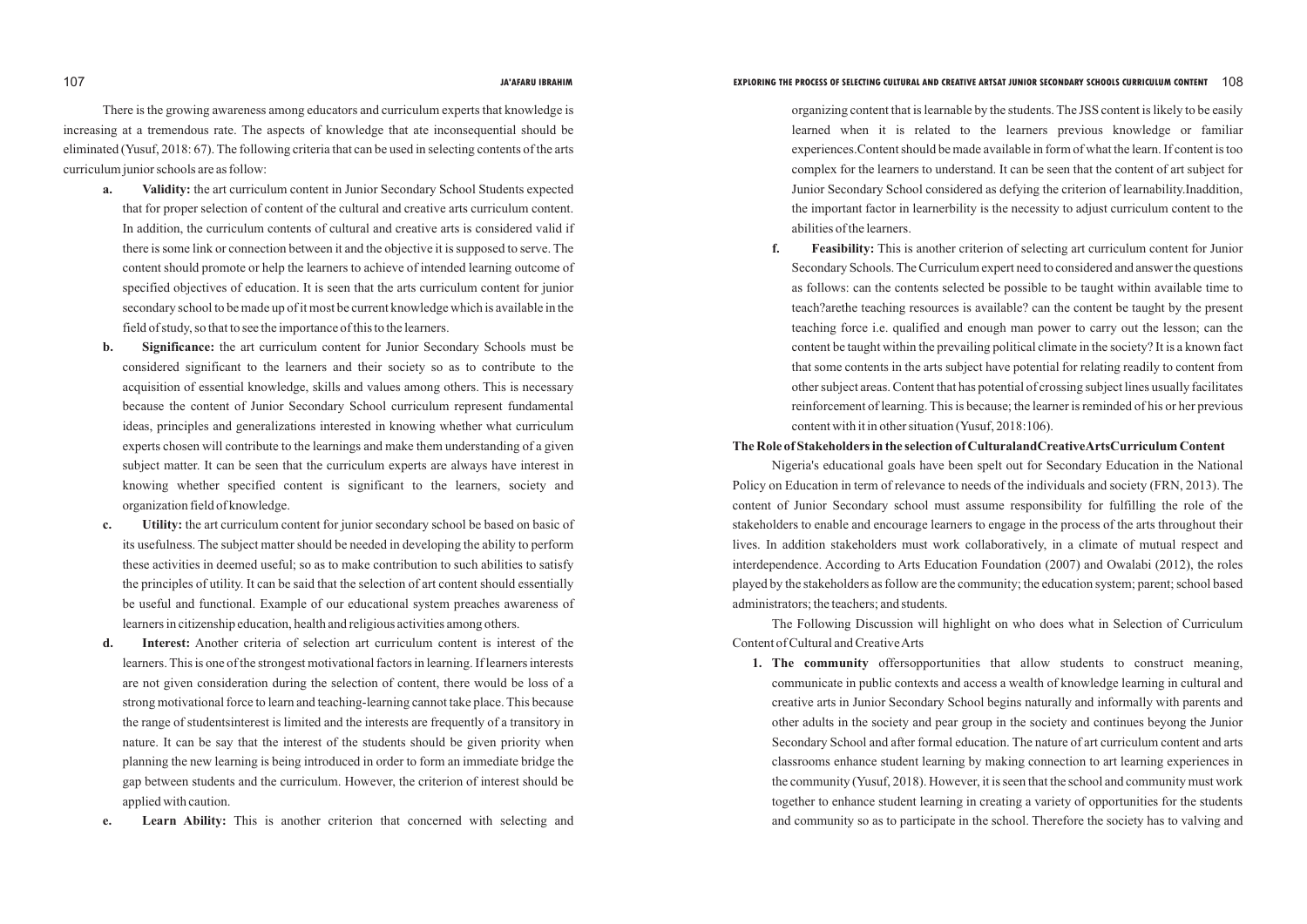supporting the unique roles to play so that both teachers and students in cultural and creative arts education.

- **2. The educationauthority**is another stakeholder in selecting cultural and creative arts education. The education authority generally includes school boards Parent Teachers Association and school advisory committees (Yusuf, 2018). These organizations and institutions, collectively and individually have various responsibilities. It is seen that the allocation of personnel, time and resources to ensure that all students have maximum opportunity to learn through engagement. However, the professional growth of teachers, administrators and curriculum personnel's at school level zonal and department levels in support of arts curricula for effective and proper implementation in the school system.
- **3. Parents** are another stakeholders that have important role to play in the selecting cultural and creative arts curriculum content for Junior Secondary education and have valuable contributions to make cultural and creative arts more effective and useful to the society. Parents can demonstrate that they values of art and their important to education and life of the society through celebration their children's or during the ceremony's and cultural activities of the communities and those are, participate in the arts programme and to assist their children to pursue interest in the arts and participate in community activities.
- **4. The school-based administrators** are another stakeholder's that played important role during the selecting of cultural and creative arts curriculum content for Junior Secondary Schools education. The principals, head of subjects, teachers and other school administrators have responsibilities to perform and support teaching learning in the cultural and creative arts at Junior Secondary Education. The head teachers have to work with teachers to ensure that learning experiences, instructional techniques, assessment strategies, the learning environment and the use of resources are consistent with the age and the level of the learners (Yusuf, 2008). It could be said thatsense the teachers is central figure and implementers of the cultural and creative arts curriculum content that should make sure that, there isadequate time and a variety of resources and experiences available so that to meet the learners needs and interest.
- **5. The teachers** are another stakeholders that have important roles to play in selecting curriculum content for Junior Secondary School Education. Teacher demonstrate responsibilities as decision makers i.e. (teacher Centre) or and while the teacher become facilitators (i.e. learners Centre). The teacher utilizing a wide arrange of teaching strategies though by providing knowledgeable, guidance and support in arts activities through ensuring students access to arrange of learning resources and media (Yusuf, 2018). The roles of teacher in arts curriculum content can be seen as a process of monitoring, assessing, evaluating and reporting students learning opportunities which integrate and develop arts processes.

**6. The students** play importance role as they grow as a learners students need to take increasing responsibilities by exploring and experiencing various activities in the arts disciplines. The students developing self-discipline that encourage growth in art subject. (Yusuf, 2018). It can be seen that students in art exploring areas of individual interest and independent learning to identifying, experience, expressing and problem solve those issues

and questions that arise from learning process and assessing their own learning by themselves.

# **Factors Militating against the Selection of Cultural and Creative Arts Curriculum Content at JuniorSecondary School Education**

The curriculum content of cultural and creative arts in Junior Secondary School Education the teaching learning in arts subject focuses on the development of technical, creative relating art skills and understanding that enable learners to create, perform, present and respond to their own and others work. According to Miel (2005:6) outlined some factors militating art curriculum content in Junior Secondary schools are as follow: Time use; materials for instruction, methods of instruction, classroom climate and value skills. The factors are discussed as follow:

**1. Time use:** the art curriculum content is affected by frequently time given to the teacher meets with the students will be affected. The learning may be broadened, narrowed or cut off completely by decisions as to how time at the disposal of the school is to be used. It can be seen that nature and extent of requirements as well as by the richness or scarcity of opportunities given to an individuals and group of learners for choice in their learning

**2. Materialsforinstruction**is yet another factor militating cultural and creative arts curriculum content in Junior Secondary are lack of materials for instruction also affects the curriculum content. However, one could imagine what happens to learn, select and organize facts when only a single textbook in literature and visual arts is available to students rather than a number of references by different authors (Including Poetry, Prose and Drama). It is seen to be if emphasis put on materials to be critically perceptive in learning from television (T.V) radio, motion and skill pictures, painting, drama, dance, music and various graphic to intract with the students so that learner become creative and have skills and technique when

- activities.
- an entering first year secondary school.
- students to ensure proper understanding of a lesson.

**3. Methodof instruction**mean all techniques, procedures, manipulations and facilitation of content and learning environment that are performed by the teacher (Saidu, Mika'il and Daniel, 2019). Method of teaching-learning that are fostered in the classroom further influence the content of experiences which make up the curriculum. It is seen that teaching methods used by the teacher in Junior Secondary School Education includes any techniques or strategies employed by a teacher towards transmitting and imparting knowledge, skills to

### 109 **JA'AFARU IBRAHIM EXPLORING THE PROCESS OF SELECTING CULTURAL AND CREATIVE ARTSAT JUNIOR SECONDARY SCHOOLS CURRICULUM CONTENT** 110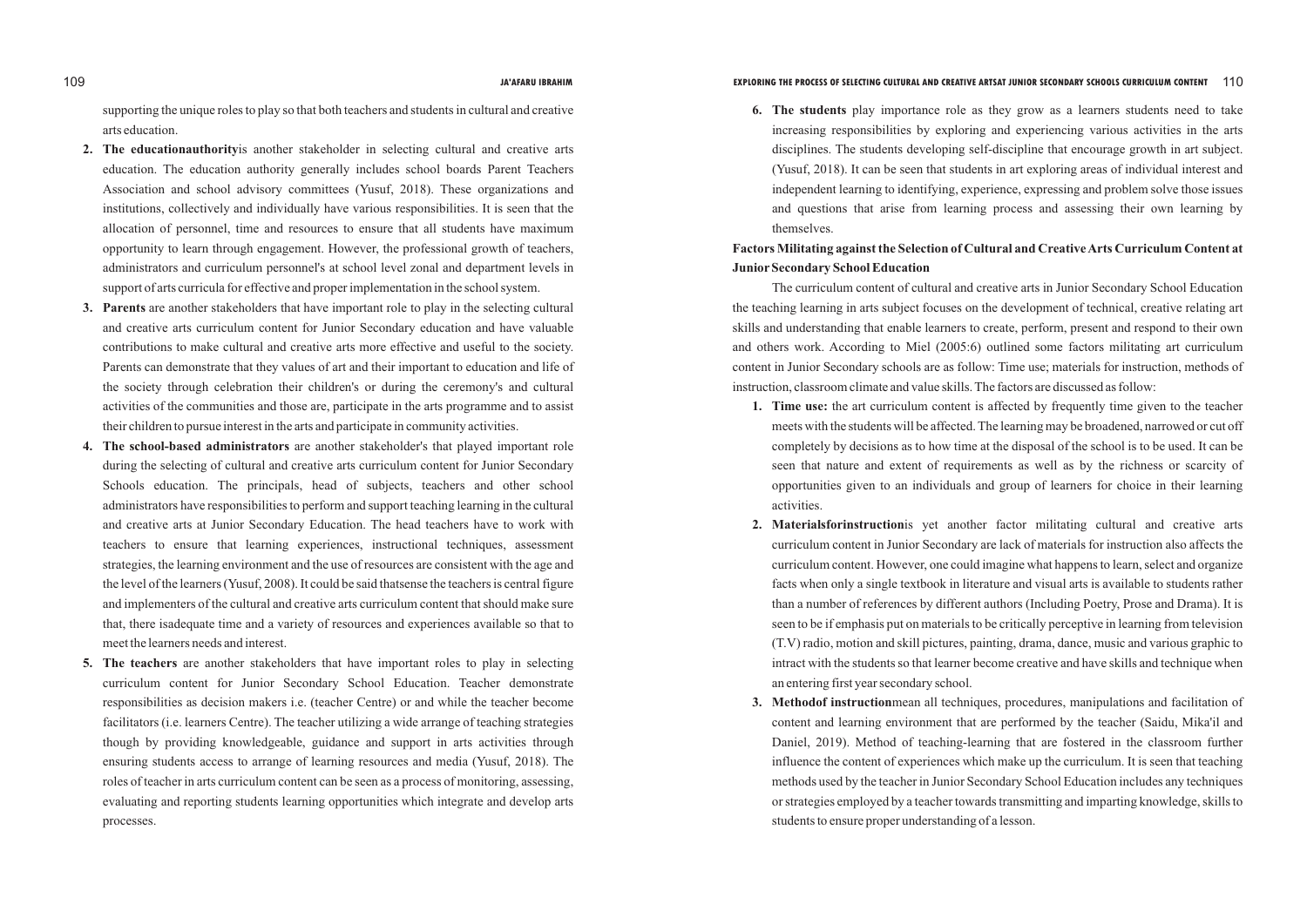- **4. Classroom** climate also effects the arts curriculum content. A classroom is a specialized place where learning takes place. It is a formal institution. It is an institution with its established norms, rules, regulations and procedures (Yaqub, 2014). It can be said that the potential learning with regard to human values, to feelings toward one's self and others, are bound up in way people listen to one another, in ways classes are formed, in ways behavioursare rewarded or punished.
- **5. Valued skills curriculum contents** is in addition, affected by the skills for which practice is provided by curriculum expert to performed by the student during the lesson instruction. It is seen that the skills in other types of communication will also be left to chance development if those who are arranging for educative experience do not encourage learners to express their ideas in variety of forms

#### **Conclusion**

In inclusion, one can be promoted to an opinion that arts education cannot exist in a empty and is only meaningful in the context of the society. When learners see the relevance and authenticity of their learning experiences, they value the experiences even more. Successful linking of the arts with other curriculum areas depends upon the knowledge of both teachers and students.

In the selection of the arts curriculum content, therefore, connections should be made across the arts disciplines as well as with other subject area so that to see the relationship students need to see connections between what they are learning in school and what they are learning in the world outside of school i.e between current task and previous knowledge, skills and experience. However, in a connected, sequential arts programme, students in Junior Secondary School become aware that expertise and knowledge from many sources and disciplines contribute to solving problem and to living successfully in the society.

### **Recommendations**

It is hereby remmended as follows:

- 1. The cultural and creative Arts teachers should note the Multi-cultural diversity of the different localities that make up Nigeria in the implementation of the curriculum in Junior Secondary Schools.
- 2. Teachers and students note the local materials available in each area should be adapted for teaching topics that are relevant: as this will make learning experiences more meaningful for the students.
- 3. The subject cultural and creative Arts, all the themes/topics have to be taught first as the various topics under the theme have to be adequately handled by specialists in the various components of the subject area.

### **Suggestion/ Solutions**

The solution of some problem or factors militating against the selection of cultural and creative

arts curriculum content at Junior Secondary Schools. To tackle these problems, there is need to address the cultural and creative Arts problems more seriously thus:

1. The need to achieve universal basic education in the training of future generations of Nigerians children so that to ensure relevance to dynamic human society and culture and

2. Teachers of cultural and creative Arts need to re-orientate Nigerians to have positive values for the enhancement and development of the Nigerian society, so that teachers and students

3. The neeed to infuse certain emergent issues as gender sensitivity, world globalization, health issues among others, into the curriculum so that teachers of cultural and creative Arts to used different varieties of methodologist and instructional strategies to achieve

- respond to global reforms.
- used relevance materials during teaching and learning processes.
- educational goals.
- the classroom is not only for theory but incorporating practical aspect
- provided.

4. Cultural and creative Arts teachers need to properly equip young Nigerian with manipulative skill which will make them job creators and self reliant entrepreneurs, so that

5. The need to encourage partnerships among Nigerians in promoting our rich cultural heritage and creativity so that values and skills which all learners must be exposed, the contents, performance objectives activities for both teachers and learners and evaluation guides are

# 111 **JA'AFARU IBRAHIM EXPLORING THE PROCESS OF SELECTING CULTURAL AND CREATIVE ARTSAT JUNIOR SECONDARY SCHOOLS CURRICULUM CONTENT** 112